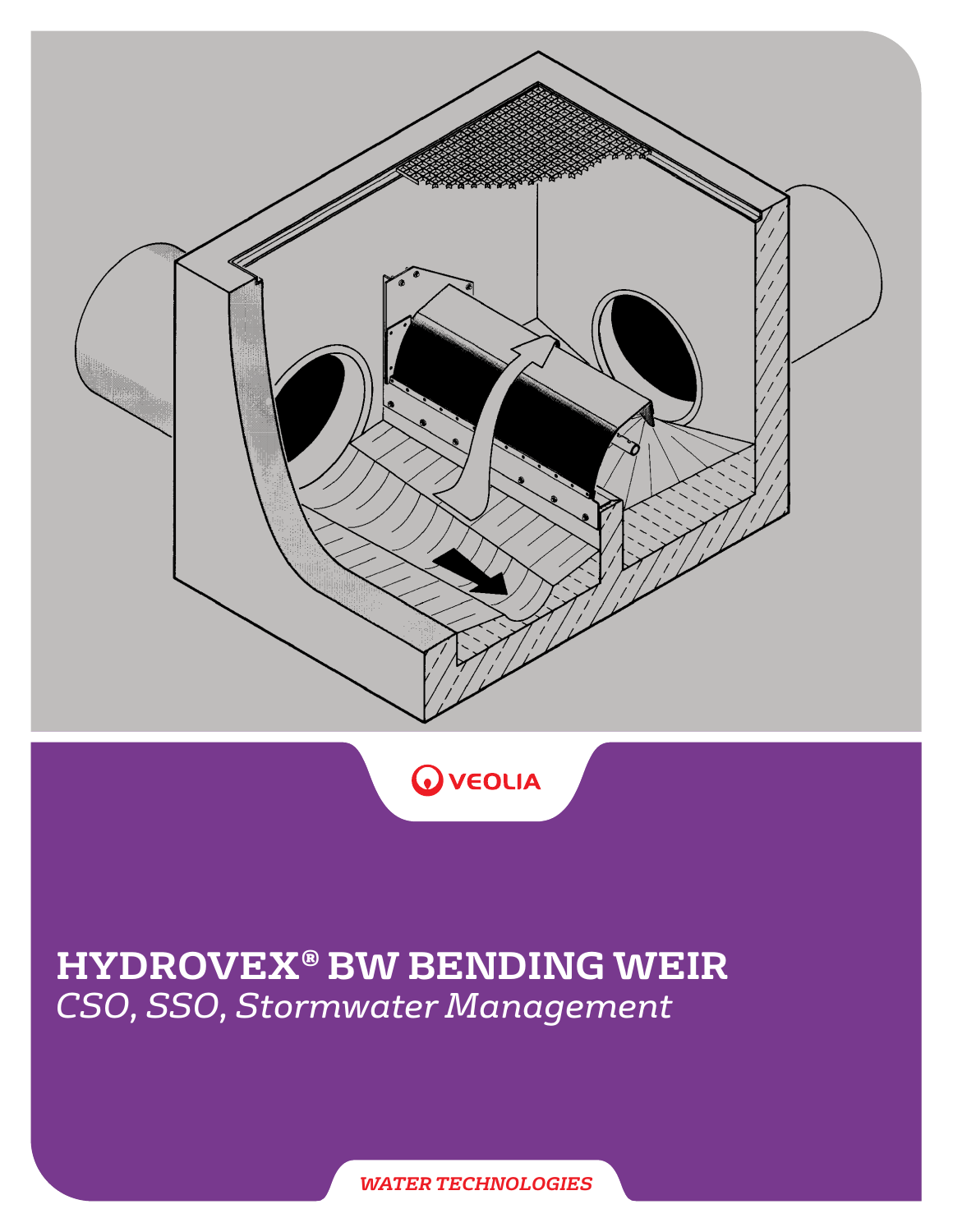# HYDROVEX® BW Bending Weir

## **Application**

All combined sewer systems have overflow points to an outfall. When a defined water level is exceeded in the system, the surplus water is diverted to avoid overloading of the sewer line and the WWTP. Most overflow points are equipped with fixed static weirs. The maximum allowable water height used to set the weir level is defined by the acceptable upstream backflow in the sewer line with a given design flow and weir length. The height of the overflow weir is of paramount importance as it directly affects the sewer retention calculation. In an attempt to maximize in-line retention volume, long static weirs and correspondingly large overflow structures are required.

The HYDROVEX® BW Bending Weir is an optimized overflow weir which is more efficient than a conventional static weir. Due to its proportional overflow characteristics, a bending weir is typically equivalent to a fixed weir which is 2 to 5 times longer for the same overflow rate and water level. The HYDROVEX® BW Bending Weir operates automatically without the aid of auxiliary power, moving bearings, counterweights, pulleys or sliding seals. This results in a highly reliable and efficient equipment with a long service life. Maintenance is minimized due to the weir's low susceptibility to wear.



### **Operation**

The simple design of the bending weir makes it easy to install and highly reliable during operation. The heart of the device is the bending sheet, which is made out of high strength, tempered stainless steel. The shape of the bending sheet and the selection of materials and thicknesses are the result of extensive laboratory tests and calculations. Behind the apparently simple construction of the weir lies a very complex relationship between the effects of static

and dynamic hydraulic forces and the passive restoring forces of the bending sheet. During an overflow event, the HYDROVEX® BW Bending Weir operates as follows:

Start position: The bending weir is in a prestressed state. The bending sheet presses against the stoppers, forming a watertight seal up to water level Wmin.

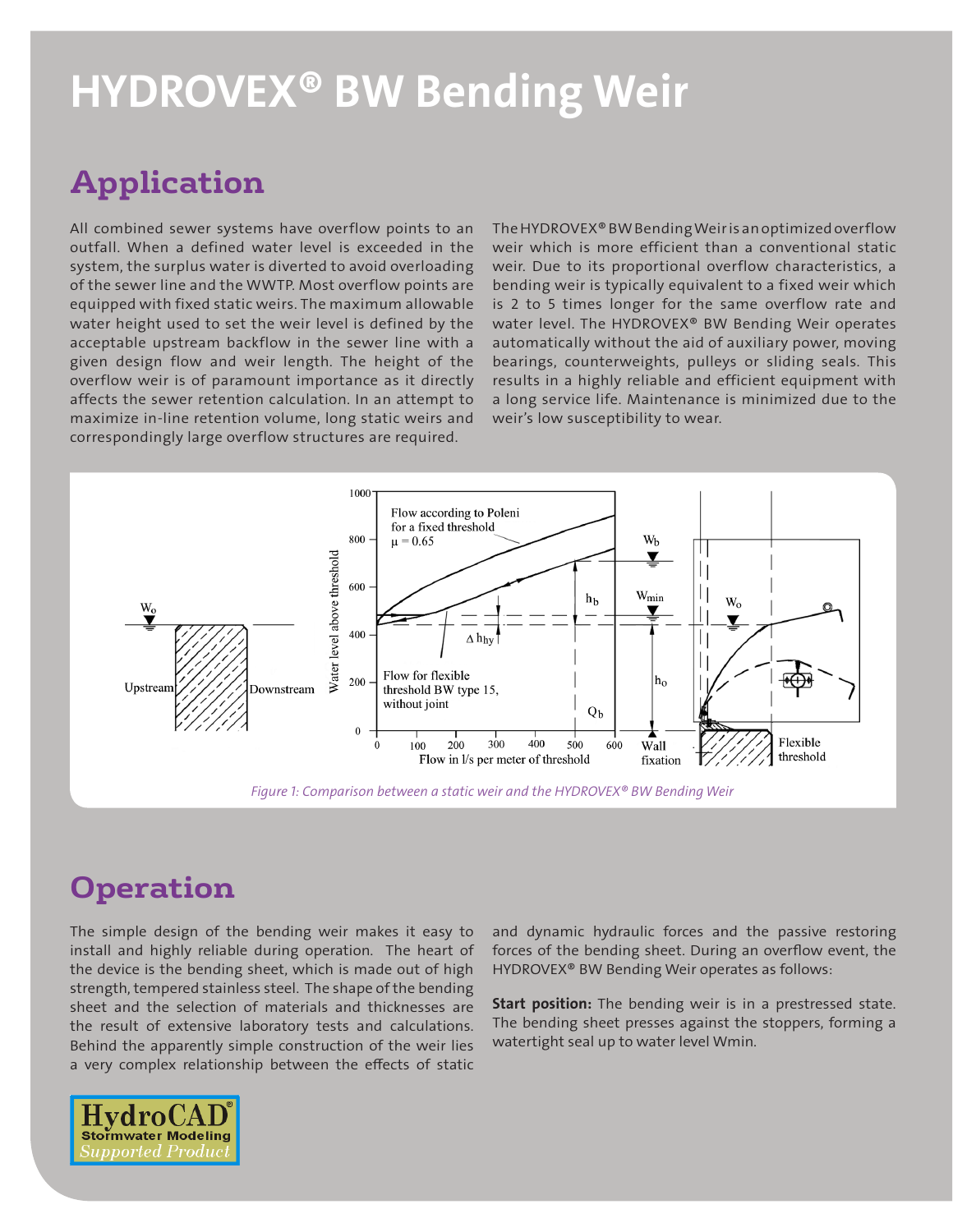**Overflow start:** As soon as the water level reaches Wmin, the hydrostatic force causes the bending weir to suddenly bend downwards, which leads to a new balance between the dynamic and bending forces. In this situation, the discharge curve is an almost perfect horizontal line (Figure 1). When the upstream water volume is very small, the overflow volume

and corresponding hydrostatic force drops, and the bending sheet begins to move upwards. If the water level falls below Wo the bending sheet gently snaps back to its idle position. As a result of the sudden downward movement and the gentle snap back of the bending weir, a very minimal hysteresis (hw) exists.



*Figure 2: Operating phases of the HYDROVEX® BW Bending Weir*

Increasing water level: As the water level rises, the bending sheet bends down further, increasing the amount of area available for water to flow over. At this point, the water level is hysteresis free and corresponds to a certain flow rate.

Maximum bending: To avoid permanent deformation of the unit, a stopper is used to limit the downward travel of the bending sheet. This stopper is in the form of a horizontal pipe, which simultaneously aerates the weir. At this point, the bending weir will act as an optimized static overflow weir, with the capacity to withstand hydraulic overloads and higher water levels. In spite of this, the bending weir is still clearly superior to a fixed weir (Figure 1).

End of overflow: As the water recedes and reaches Wo, the bending sheet gently snaps back to its idle position.

Backflow Prevention: An upper lip/seal can be supplied with the HYDROVEX® BW Bending Weir to prevent downstream backwater from entering the sewer system.





### **Selection**

Three standard models of the HYDROVEX® BW are available and are represented in the table below. The specific design flow is the point at which the bending weir is at its maximum bent position and most efficient.

| <b>Type</b>  | <b>Specific Design Flow</b><br>(Qb)<br>L/s/m [MGD/ft] | <b>Water Height Variation</b><br>(hb=Wb-Wo)<br>$mm$ [in] |
|--------------|-------------------------------------------------------|----------------------------------------------------------|
| <b>BW-10</b> | 300 [2.09]                                            | 187 [7.4]                                                |
| <b>BW-15</b> | 450 [3.13]                                            | 239 [9.4]                                                |
| <b>BW 20</b> | 600 [4.17]                                            | 286 [11.2]                                               |